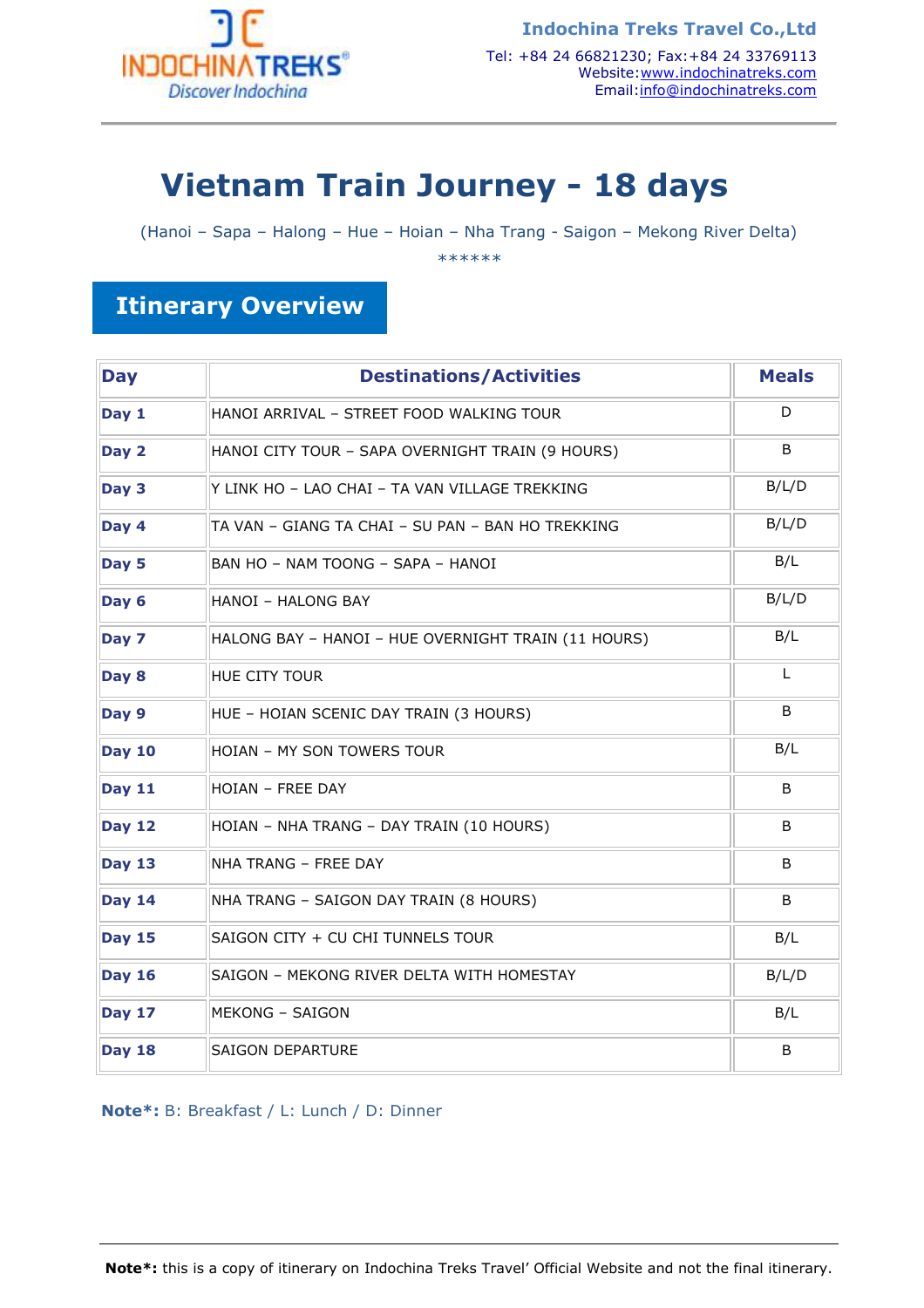

# **Detailed Itinerary**

### **Day 1 HANOI ARRIVAL**

Pickup at the airport upon arrival. Free to relax at your hotel till late afternoon for street food tour.

### **18:00 - 21:00: Hanoi by Night, Street food tour**

We start our excellent street food walking tour at your hotel in old quarter of Hanoi along the perimeter of the market, dozens of street hawkers sell a staggering variety of produce from live seafood to exotic fruits and spices. Your expert English-speaking local guide will give you an insight into the intricacies and traditions of Vietnamese food culture including details on ingredients and historical backgrounds of popular northern dishes. We eat as we go, trying seasonal fruits and sampling a tasty French-inspired snack from a street cart.

Walking through the maze of bustling streets that make up Hanoi's Old Quarter, we tempt our tastebuds with the famed Hanoi dish Banh Cuon at a local eatery. Watch in awe as the skilled chefs demonstrate for you how this tasty dish is put together. Continuing into the atmospheric heart of the Old Quarter, we wander past street stalls and quiet residential lanes where you can observe local life that has changed little since Hanoi was founded over 1000 years ago.

Our next two snack stops are at outdoor barbeque stalls. We sit down with the Hanoi locals and sample various meat, vegetable and bread specialties that are flame grilled over hot coals for extra flavour. It's then time for dessert as we venture down a small alley to join in the local tradition of feasting on fresh fruit served in a cup and smothered with crushed iced and condensed milk – this speciality is one not to be missed!

Your local guide will then take you to one of Hanoi's best kept secrets, a hidden street food restaurant to taste top ten street foods in Hanoi is Banh My Hanoi, Vietnamese Rice Wine and famous Egg Coffee. This hard-to-find café is one of the few left in the narrow street inside the old quarter of Hanoi. Or, if coffee is not your style, a cold beer awaits!. At the end of the trip you are free to continue exploring the area or your guide will assist you with directions or a taxi back to your hotel.

### **Note\*:**

- The hotel room will be available at 2:00pm, and in case that you would like to secure an earlycheck in, an additional charge will be applied.
- Please be advised that both international and domestic might be crowded at sometimes during the day, so in case that you arrive and cannot find our representatives, please be presented at Pole No.10 outside lobby A2 (International) or Lobby of domestic arrival (Domestic flight) and contact us, so we could easily search for you.

### **Meals:** Dinner

**Accommodation:** Hotel in Hanoi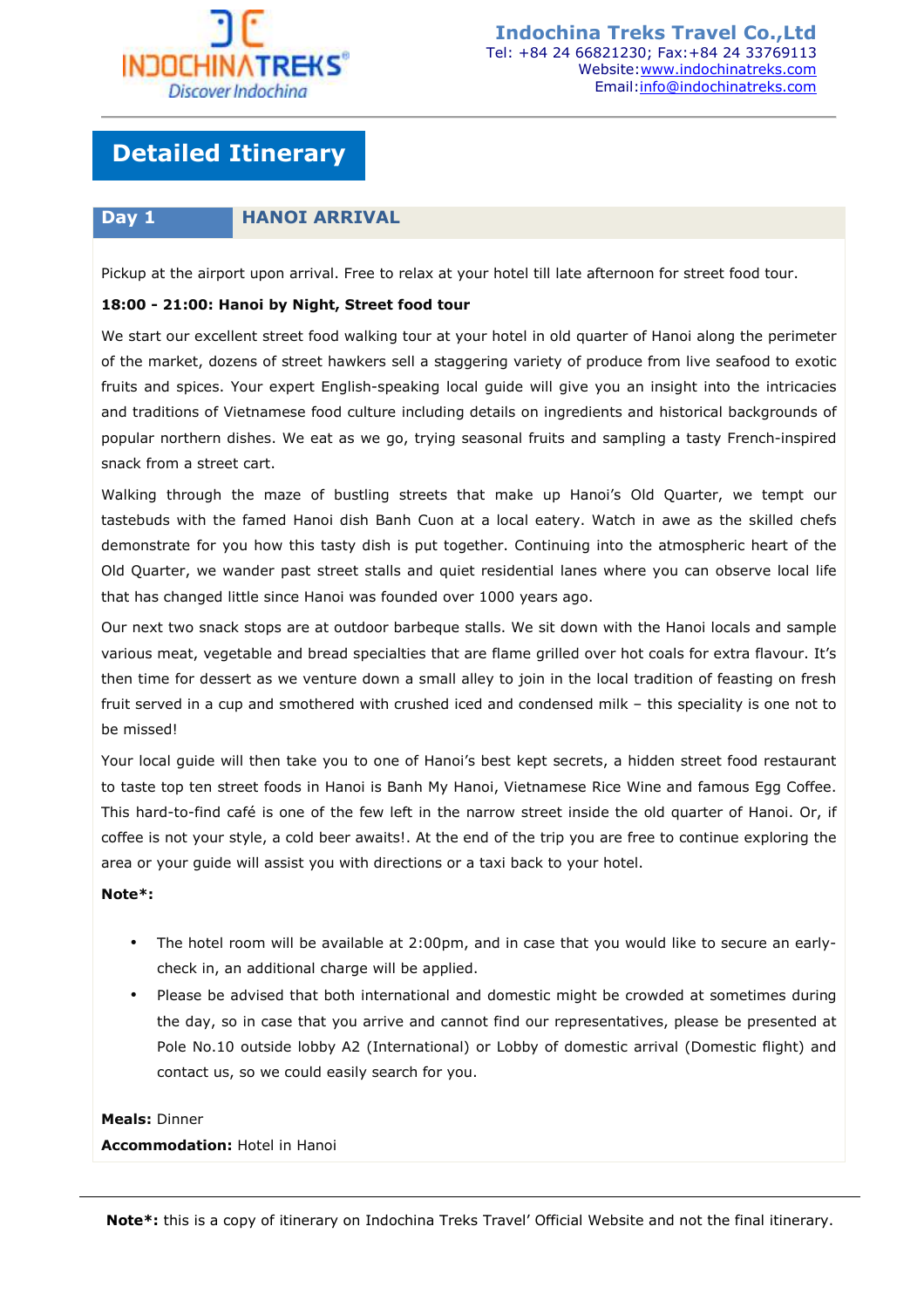

### **Day 2 HANOI HALF DAY CITY TOUR - SAPA**

Free to relax in the morning.

In the afternoon, half day tour to visit Hanoi. We start with visit to President Ho Chi Minh's mausoleum (Outsite). We also visit the famous One Pillar Pagoda nearby. Leaving the President's complex, we continue to visit the Temple of Literature (Van Mieu). Although several Van Mieu can be found throughout Vietnam, the most prominent and famous is that situated in the city of Hanoi, and was functioned as Vietnam's first university.

Finally, visit the Hoa Lo prison. Free time to relax till transfer to the station for night train to Sapa.

### **Note\*:**

- Late checkout at the hotel is not included.
- Our tour guide will not accompany during the train trip
- Train schedule is subject to change depending on availability
- Private on request at surcharge.
- Train journeys are part of a great local experience. Cabins are shared with other local passengers (unless private cabin is requested and all berths paid for - with supplement). Restrooms at either end of the carriages.

**Meals:** Breakfast **Accommodation:** Night on overnight train to Sapa

# **Day 3 Y LINH HO - LAO CHAI - TA VAN VILLAGES TREKKING**

Sa Pa is a quiet mountain town and home to a great diversity of ethnic minority peoples. Most of the ethnic minority people work their land on sloping terraces since the vast majority of the land is mountainous. Their staple foods are rice and corn. Rice, by its very nature of being a labour intensive crop, makes the daily fight for survival paramount. The unique climate in Sapa has a major influence on the ethnic minorities who live in the area. With sub-tropical summers, temperate winters and 160 days of mist annually, the influence on agricultural yields and health related issues are significant. 05:30  $\sim$ 06:00: Arrive at Lao Cai Train Station. Pick up at the train station and transfer to Sapa. Early check in upon arrival is possible upon room occupancy (Surcharge applicable). Breakfast and Relax for a while to get ready for our full day tour. 9.30am: Meet up your local guide and start trekking for 6km of walking down to the south east of Sapa along the side of Muong Hoa valley to Y Linh Ho village of the Black H'mong. A 2 km-trekking down to Lao Chai village, through terraced rice fields to Ta Van village of the Dzay minority people. On the way, we would have chance to learn about the local agriculture producing customs and daily lifestyle. We have lunch at a local family, offering you a worth chance to learn about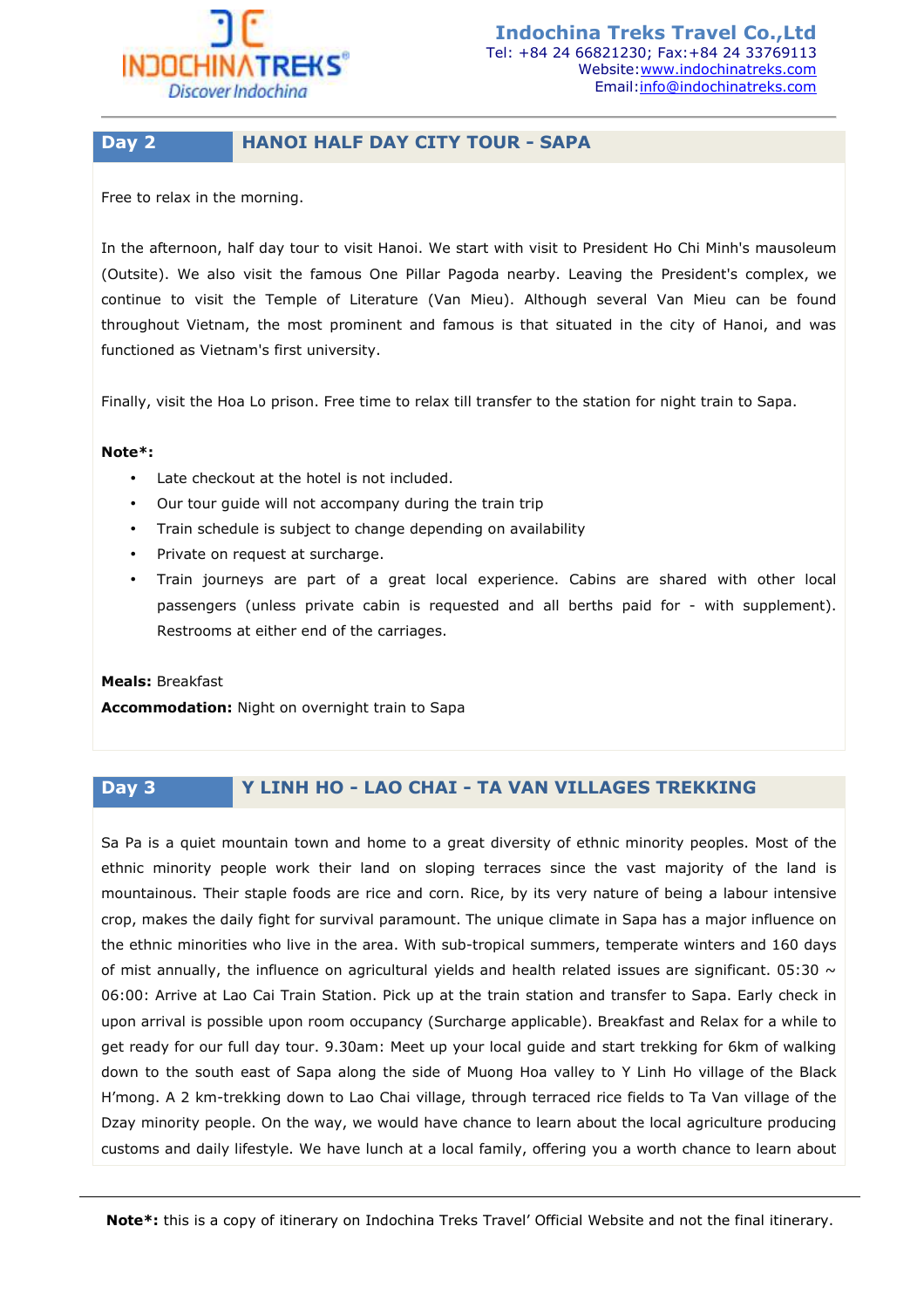

the local house architecture, which is full of their daily life styles and exclusive custom.

**Meals:** Breakfast/Lunch/Dinner

**Accommodation:** Homestay at Dzay Local House

# **Day 4 TA VAN - GIANG TA CHAI - SU PAN - BAN HO**

After pancake made by your host family, we continue to discover Giang Ta Chai village, then Su Pan villages of the red Dzao minority. After picnic lunch, we keep on hiking to Ban Ho, the village lies within a beautiful valley, home to the Tay minority people who have their traditional house on stilts and we will spend the night here.

**Meals:** Breakfast/Lunch/Dinner **Accommodation:** Homestay at Tay Family

### **Day 5 BAN HO - NAM TOONG - SAPA - HANOI BUS**

2km walking to a very nice waterfall discovered and named "the Lavie" by the French during the colonial time in Vietnam. Enjoy swimming then go up to the mountain to visit a small hamlet of the Red Dzao people called Nam Toong, then get back to Ban Ho before get to Sapa by Car. Shower before bus ride back to Hanoi. Arrive Hanoi in in the evening.

**Meals:** Breakfast/Lunch **Accommodation:** Hotel in Hanoi

# **Day 6 HANOI - HALONG BAY - NIGHT ON BOARD**

08h00: Pick up from your hotel in Hanoi. Drive to Halong City through the paddy fields in the Red River Delta.

10h00: Stopover on the way for a refreshment break

12h00: Arrive at Tuan Chau wharf – Break and photography time

12h30: Board the Cruise for departure. Welcome drink will be served

13h00: Lunch is served while cruising through the bay

15h30: Visit exciting Cua Van fishing village. The village is free of busy roads and streets, electric lights, houses and high rise buildings. Instead, there are only herds of little boats and rafts. You will have the chance to discover the traditional culture and customs of the fishermen.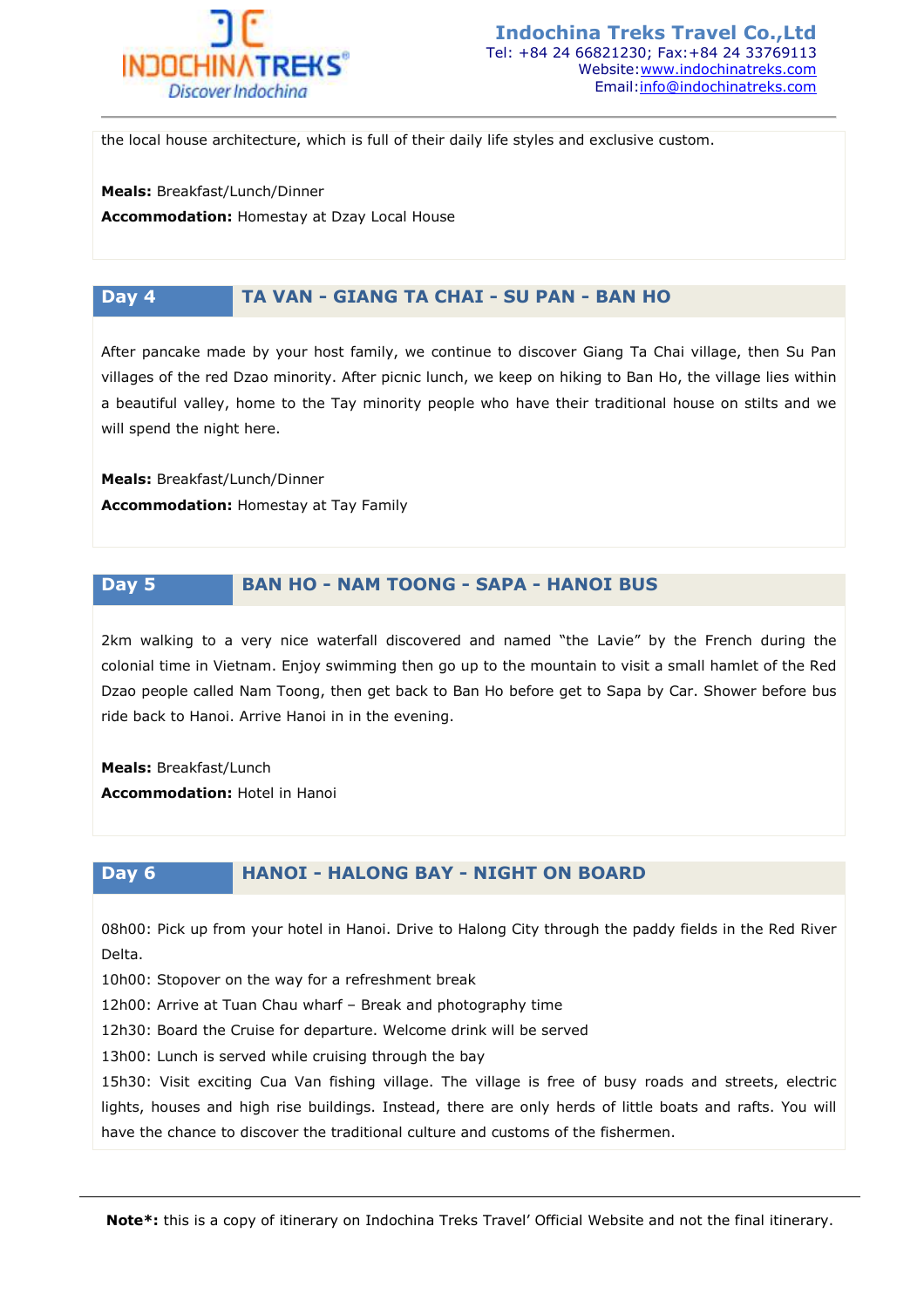

16h30: Enjoy kayaking or swimming (if the weather permits). 17h00: Back on board and continue cruising. 19h00: Dinner is served. 21h00: Take some leisure time to enjoy chatting at the bar or enjoy some night fishing. **Note\*:** the itinerary and activities on board would vary depending on the boat you choose. Please see the choice of boat in Hotel Inclusions.

**Meals:** Breakfast/Lunch/Dinner

**Accommodation:** Night on board

**Day 7 HALONG BAY - HANOI - HUE OVERNIGHT TRAIN**

07.00: Coffee and tea will be served

08.00: Continue cruising

08h15: Visit splendid Sung Sot Cave

09h00: Check out and enjoy a fantastic cruise on the bay, passing Dinh Huong Island, fishing villages, Ga Choi Island, Dog Island and Sail Island.

09.30: Buffet brunch (breakfast/lunch) while cruising back through Halong Bay to the pier

11h30: Arrive at the pier. Time to say goodbye to the crew.

12.00: Return from Halong to Hanoi. Arrive Hanoi at about 17pm. Transfer to small hotel for shower and relax till overnight train to Hue.

**Note\*:** the itinerary and activities on board would vary depending on the boat you choose. Please see the choice of boat in Hotel Inclusions.

**Meals:** Breakfast/Lunch **Accommodation:** Overnight train

# **Day 8 HUE CITY TOUR**

Arrive Hue at 10am.

Today, we will spend a full day touring Hue city. Our visiting sites includes Old Imperial City, Flag Tower, Thien Mu Pagoda, Royal Tombs of Minh Mang and Khai Dinh. The tour ends with your selfexploration of Dong Ba bustling market then free for personal activities in Hue.

**Meals**: Lunch **Accommodation:** Hotel in Hue

**Note\*:** this is a copy of itinerary on Indochina Treks Travel' Official Website and not the final itinerary.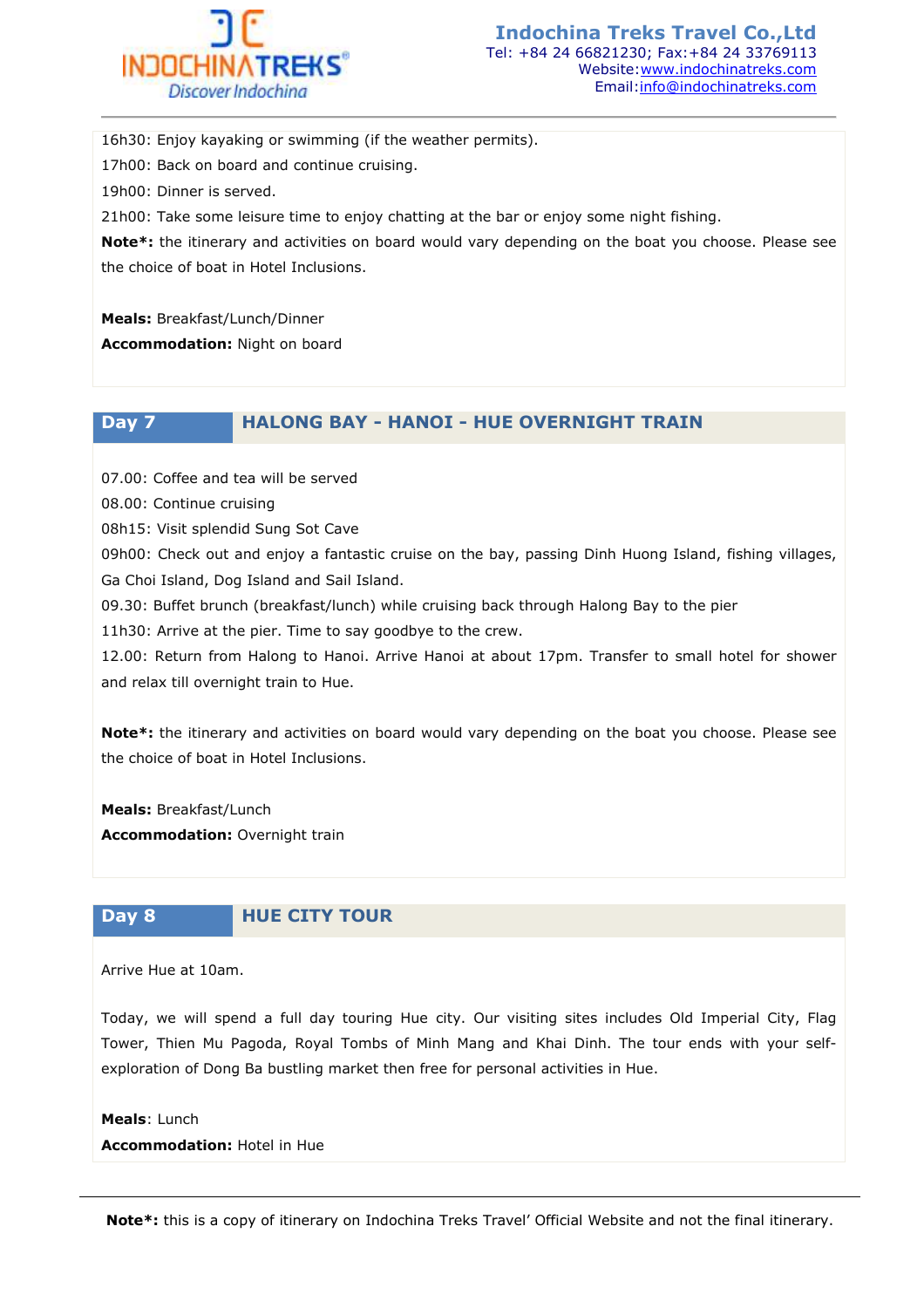

### **Day 9 HUE – HOIAN SCENIC TRAIN JOURNEY**

Free in the morning.

In the afternoon, transfer to the station for day train to HOIAN. Enjoy scenic view of Hai Van Pass on the way. Arrive Hoian in late afternoon. Transfer to the hotel and enjoy free time.

**Note\*:** Train journeys are part of a great local experience. The train take about 2.5 hours. Restrooms at either end of the carriages.

**Optional activities:** instead of the Train Journey, you can do full day tour to visit the Bana Hill and Golden Hand Bridge, then transfer to Hue. Please view the tour to Bana Hill and Golden Hand Brige.

**Meals:** Breakfast **Accommodation:** Hotel in Hoian

# **Day 10 HOIAN - MY SON TOWERS TOUR**

Pickup at the hotel at 7:50 am, we drive to visit My Son. The My Son temple complex is regarded one of the foremost Hindu temple complexes in Southeast Asia and is the foremost heritage site of this nature in Vietnam. It is often compared with other historical temple complexes in Southeast Asia, such as Borobodur of Java in Indonesia, Angkor Wat of Cambodia, Bagan of Myanmar and Ayutthaya of Thailand. Although badly damaged by bombing raids in the 1960s, the site still has more than 20 structures and was declared a UNESCO World Heritage Site in 1999.

Leaving My Son for boat station and taking a boat trip on Thu Bon river. You could visit the living of the local people and feeling the fresh air. Enjoy the beautiful views along the river. Arrive Hoian in early afternoon. Free time to explore Hoian ancient town.

**Meals:** Breakfast/Lunch **Accommodation:** Hotel in Hoian

# **Day 11 HOIAN - FREE AND EASY DAY**

Free and easy day to explore Hoian town or swim at nearby beach.

**Note\*:** Hoian ancient town is one of best destination in Vietnam. We will arrange accommodation near the town that you can walk to and explore yourself. The beach is about 4kms from the town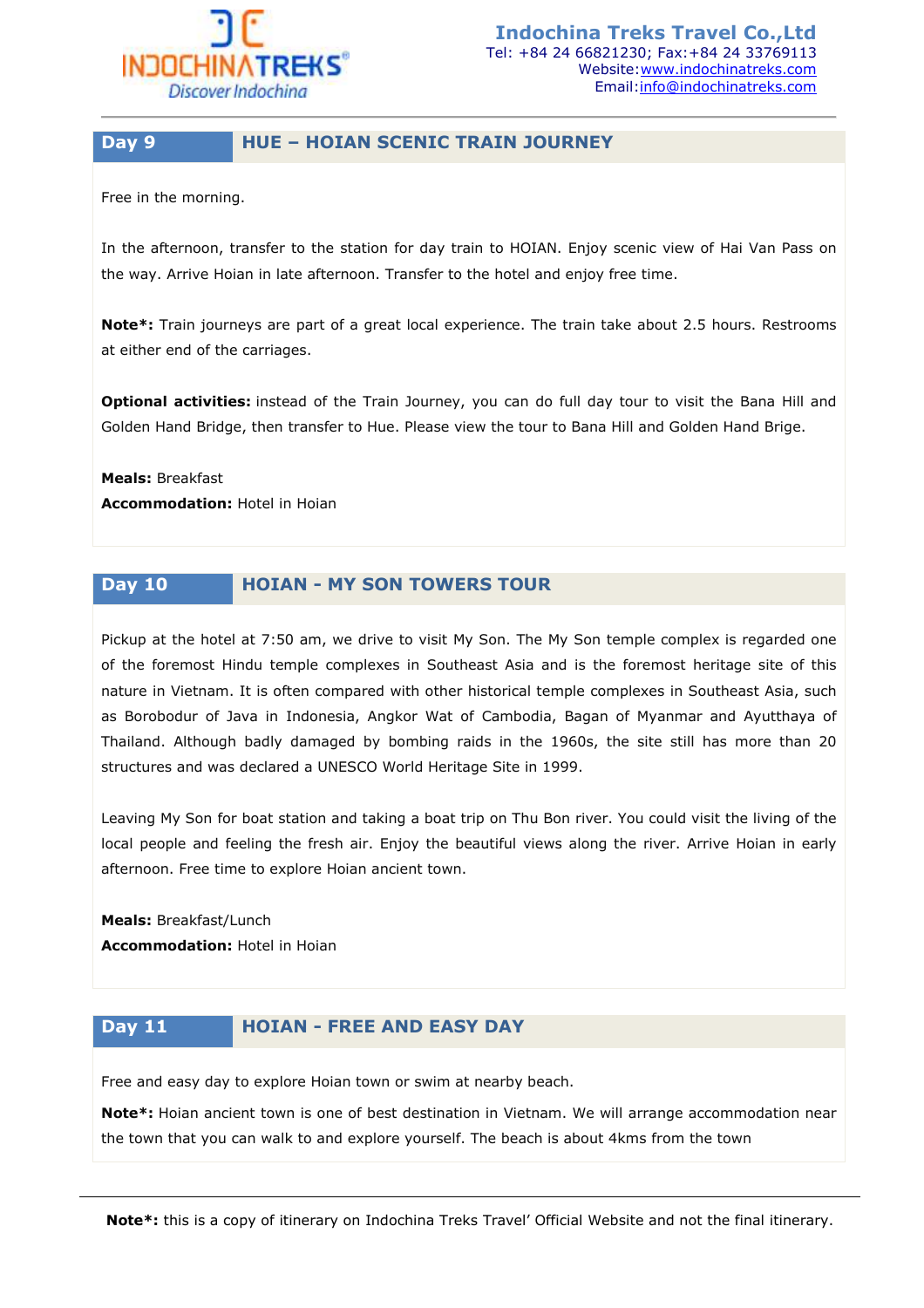

**Meals**: Breakfast

**Accommodation:** Hotel in Hoian

# **Day 12 HOIAN – NHA TRANG DAY TRAIN**

Today, we take day train from Hoian to Nha Trang to enjoy the scenic scenery on the way. Arrive Nha Trang in late afternoon. Pickup and transfer to the hotel.

**Meals:** Breakfast

**Accommodation:** Hotel in Nha Trang

### **Day 13 NHA TRANG – FREE DAY**

Free and easy day for shopping and swimming at beautiful beach in Nha Trang.

**Meals:** Breakfast

**Accommodation:** Hotel in Nha Trang

### **Day 14 NHA TRANG – SAIGON**

Free and easy till transfer to the station for the train to Saigon. Transfer to the hotel in Saigon upon arrival.

**Meals:** Breakfast **Accommodation:** Hotel in Saigon

# **Day 15 SAIGON CITY + CU CHI TUNNELS TOUR**

Pickup at the hotel at 7:40 for half day city tour. Our city tour will help you to see the best of Saigon. We visit the historic Reunification palace and War Remnants Museum, followed by the architectural treats of French colonial Notre Dame Cathedral and the post Office. Lunch at local restaurant.

In late afternoon, we head out of town to visit the Cu Chi Tunnels, which is an extensive underground network of approximately 200 kilometers of tunnels dug initially by the Viet Minh and then expanded by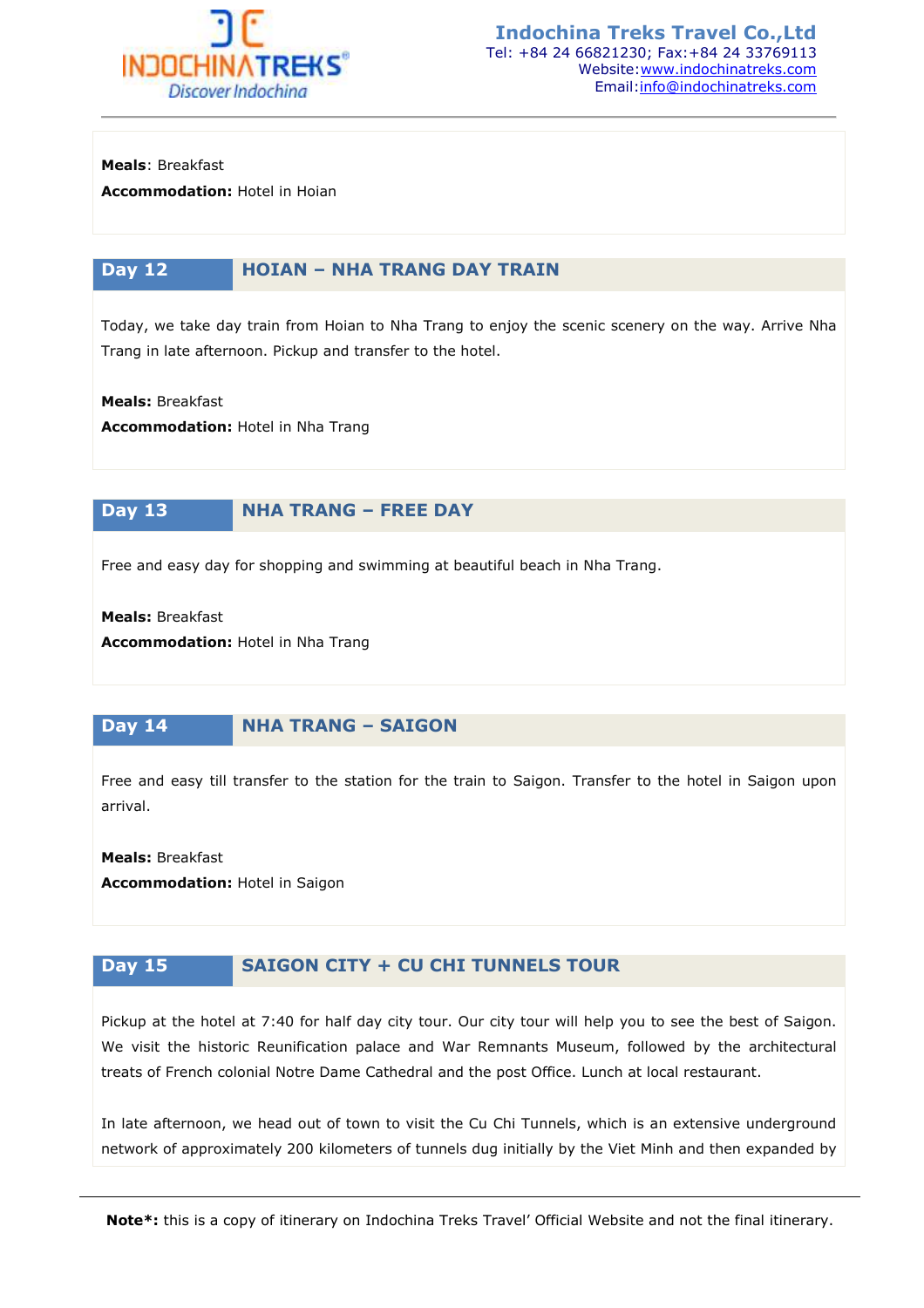

the Viet Cong. Here contains hospitals, plus accommodation and schools, and were used extensively for refuge and storage and also utilized as a military base for the Viet Cong close to Saigon. We will then get back to Saigon. Arrive Saigon at about 6pm.

**Meals:** Breakfast/Lunch **Accommodation:** Hotel in Saigon

# **Day 16 SAIGON – MEKONG – VINH LONG – CAN THO**

6.30 AM: Depart for Cai Be by car/van via Trung Luong Express Highway, stopping to take photos in Tan An town overlooking the picturesque flat rice fields.

9.30 AM: On arrival in Cai Be, set off by motor boat to visit the Cai Be floating market and watch the locals trading fruit and many other commodities on board their vessels. Visit a small family business to see how coconut candy and crispy rice popcorn are made. Then wander into the small villages to visit the orchard and fruit plantation, accompanied by traditional southern Vietnamese folk music.

11.30 AM: Keep cruising to a series of small canals to experience the charms of the Upper Mekong Delta. Arrive in Tan Phong island, join to a cooking class. Enjoy your cooking experience and learn how to prepare special Vietnamese dishes. Food cooked by yourself and fresh river food served in the heart of the garden. Relax on the hammocks to get back your energy.

14.00 PM: Cycle around the village path with fruit orchards and bonsai garden. Meet the local islanders to learn more about the local daily life in the Mekong delta.

15.00 PM: Meet our local guide and transfer to the island for the overnight homestay experience with the local people. After meeting your home stay hosts, you're free to walk around the house and village to explore the countryside. You will prepare your own dinner (Vietnamese dishes) with help from your host. Overnight homestay with your hospitable island hosts.

**Meals:** Breakfast/Lunch/Dinner **Accommodation:** Homestay in Cai Be

# **Day 17 MEKONG – SAIGON**

After breakfast, you will be visiting Mr Ba Duc's ancient house. It's one of several houses preserved in harmonious combination of two architectural styles: Vietnamese and French, whose shape is unique to the colonial period.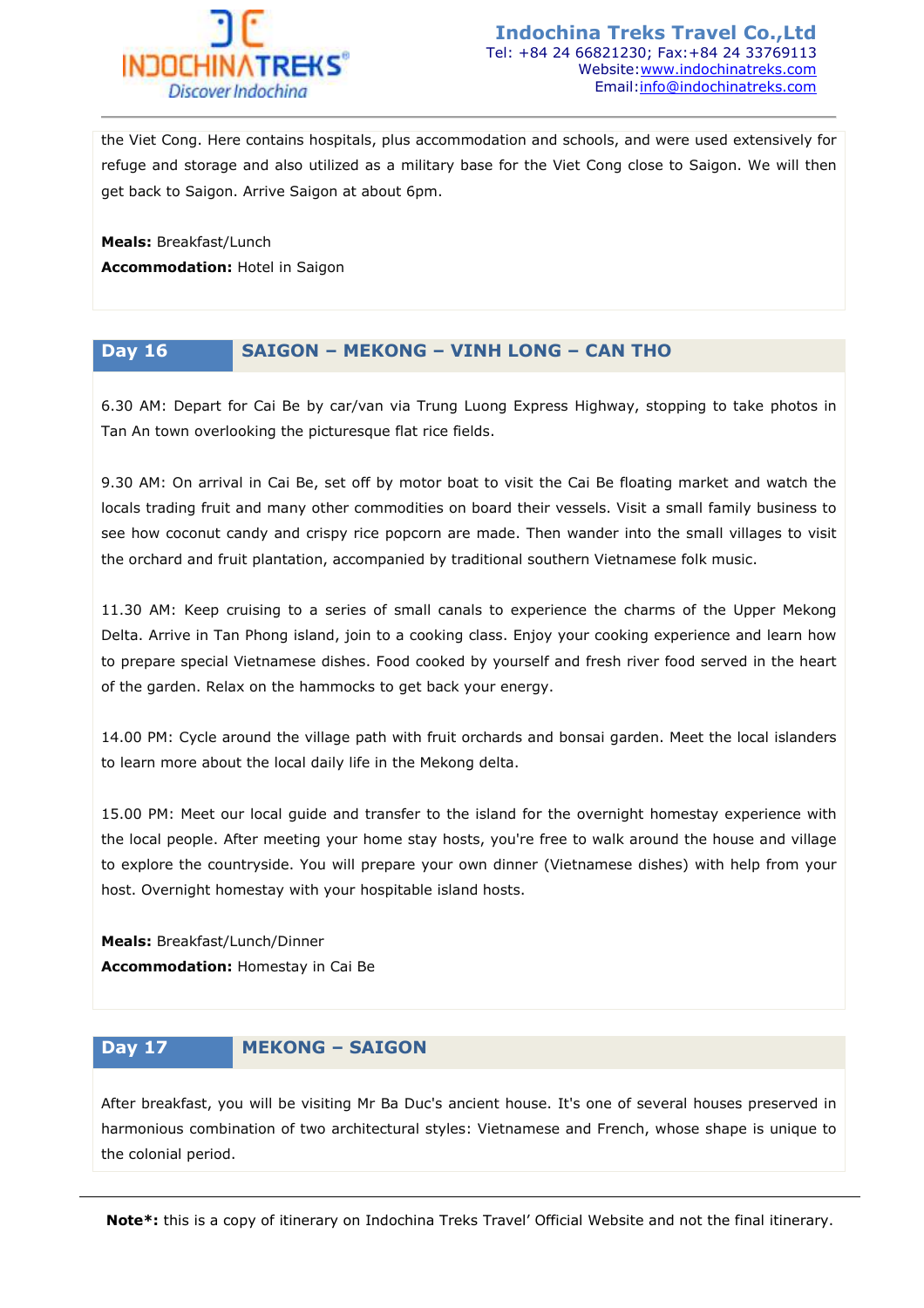

Today, you will also visit a rice husking mill to learn about the procedure for rice production. Mekong Delta is popular for its own unique charm. In Cai Be, a lot of materials are still hand-crafted, such as: "Cham La", the coconut leaves used to weave the roofs of homes. If you want to see how bricks are made, you'll see it here. After lunch at a restaurant serving local cuisine, you will taking back to HCMC by Van/Bus. Trip ends in Hochiminh city around 5:00 PM.

**Meals:** Breakfast/Lunch

**Accommodation:** Hotel in Saigon

# **Day 18 SAIGON DEPARTURE**

Today, you are free till airport transfer for departure flight. Trip ends!

**Note\*:** depending on your flight schedule, we will arrange airport transfer accordingly (2.5 hours for domestic flight/ 4 hours for international flights).

**Meals:** Breakfast **Accommodation:** N/A

# **Hotel Inclusions**

|                   | <b>Hotel</b>         |                                |                                 |  |
|-------------------|----------------------|--------------------------------|---------------------------------|--|
| Location          | $2 - 3*$             | $3 - 4*$                       | $4*$                            |  |
| Hanoi             | La Suite Hotel & Spa | Hanoi Noble Hotel              | Golden Silk boutique hotel      |  |
| Sapa              | Panorama Hotel       | Sapa Vista hotel               | Sapa Amazing Hotel              |  |
| Halong Bay Cruise | A Class Cruise       | Aclass Stellar Cruise          | Huong Hai Sealife Cruise        |  |
| Hoian             | Uptown Hoi An Hotel  | Vinh Hung Emerald Resort       | Vinh Hung Riverside<br>Resort   |  |
| Hue               | Orchid hotel         | Hue Cherish Hotel              | Eldora Hotel                    |  |
| Saigon            | Saigon Beautiful 3   | Tan Hoang Long Saigon<br>Hotel | Grand Silverland Hotel &<br>Spa |  |
| Mekong            | Homestay             | Homestay                       | Homestay                        |  |

**Note\*:** this is a copy of itinerary on Indochina Treks Travel' Official Website and not the final itinerary.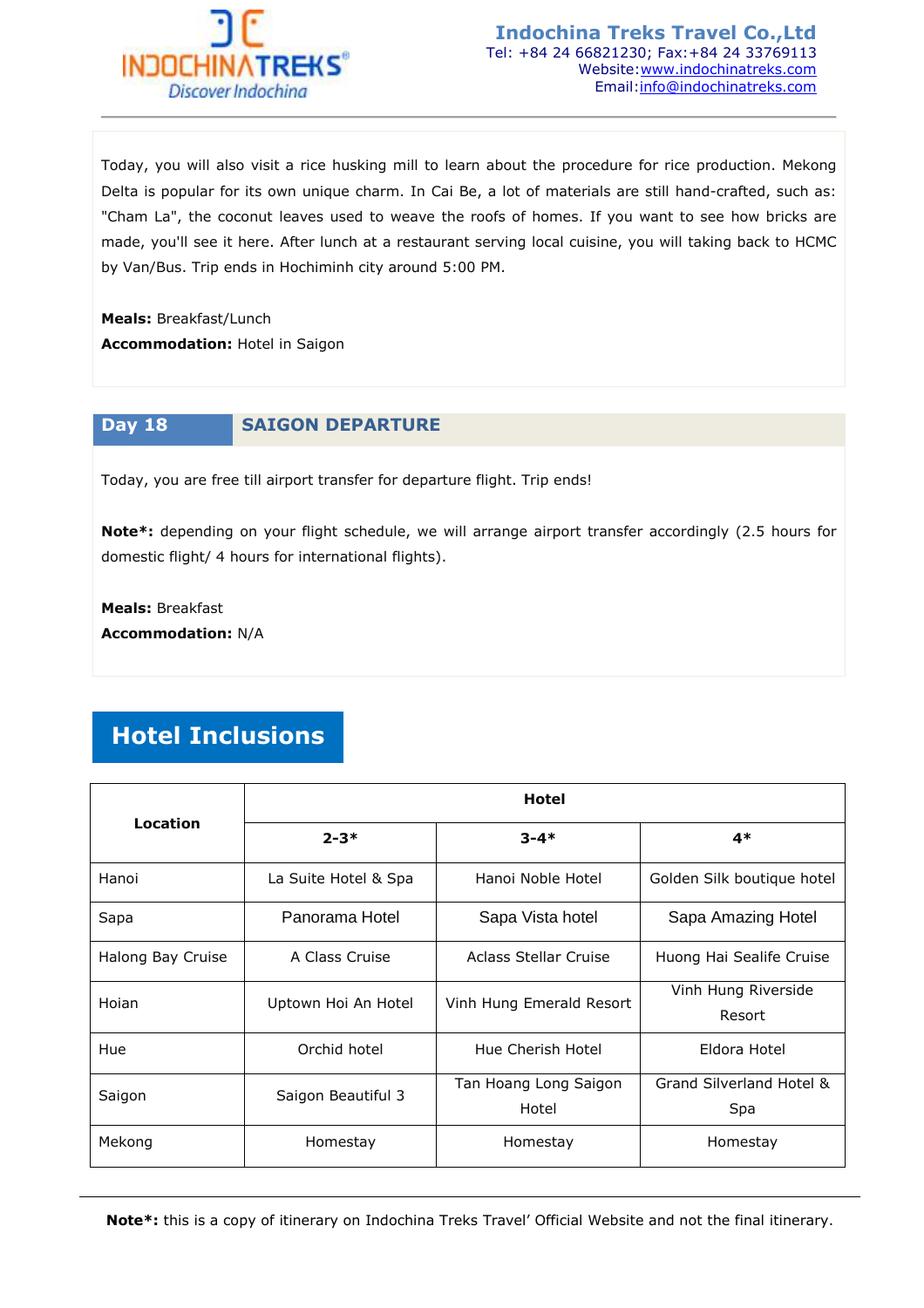

### **Note\*:**

- All prices are in USD per adult, in Double/Twin sharing
- Small group tour daily departure with max 12 pax (for Halong Cruises, you will join bus by boat companies)
- In some major cities in Vietnam, hotel rooms may not have windows.
- Similar hotels are selected if any of above are booked
- Checkin/checkout time is 14:00pm and 12:00am respectively. Early checkin/late checkout is not included
- Surcharge will be applied for single traveller or single room request

# **Inclusions & Exclusions**

### *Inclusions*

- o Overnights in selected hotels or similar
- o Vietnam visa approval letter
- o Halong bay 2 day Cruise package/ Join boat
- o All in-tour stationed local English speaking guide.
- o Entrance fees for sightseeing mentioned in the itinerary
- o Excursions as mentioned in the itinerary
- o Transfers as mentioned by air-conditioned vehicles (including airport pick up & see off)
- o Meals as indicated in the itinerary
- o **Trains :** Hanoi Sapa, Hanoi Hue, Hue Hoian, Hoian Nha Trang, Nha Trang Saigon

### *Exclusions*

- o International flights pre/post tour
- o Meals and services other than those noted in the itinerary
- o Visas fee stamping fee (US\$25 pay at the airport)
- o Laundry, telephone calls, and personal expenditures
- o Gratuities for guides, drivers, porters, boat crew, and personal, non-itinerary services

# **Children Rates**

- o FOC for infant under 2 years old
- o 02 6 years old without bed: 35% adult rate
- o 06 11 years old with extra bed: 75% adult rate
- o 06 11 years old in twin share: 90% adult rate

**Note\*:** The rate for children applicable for one child sharing a twin or double cabin with two adults.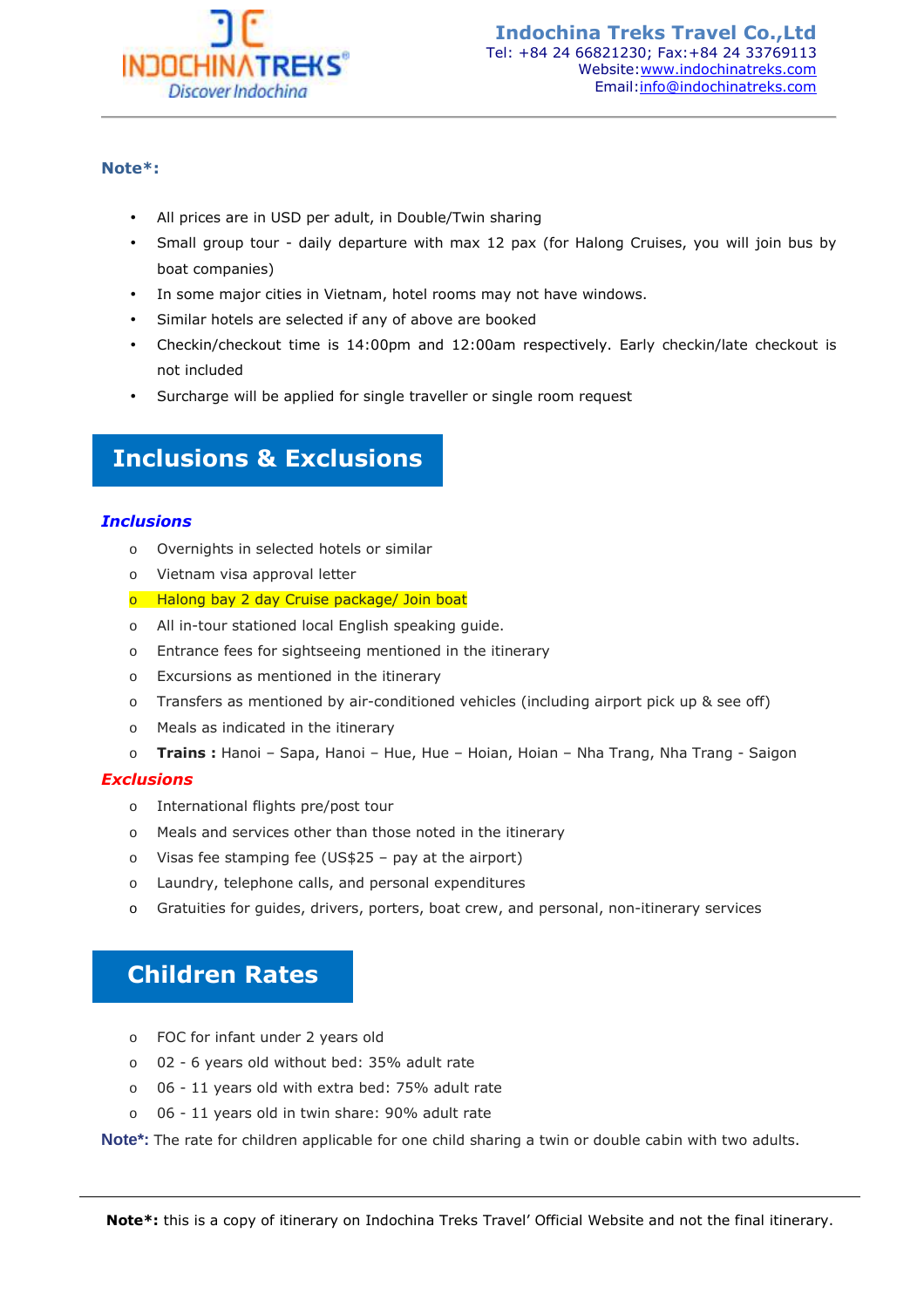

# **Booking Terms & Conditions**

### **Payment**

- $\triangleright$  To guarantee your land tour booking, a deposit 30% must be paid in advance. The balance must be settled either in USD Cash on arrival or 1 week before arrival date via any other methods.
- $\triangleright$  We accept payments in cash, by credit card or by bank transfer and Western Union. Any charges to settle the payment must be paid by the Clients. We will recognize the amount receive only.

### **Cancellations**

Cancellations for all or any part of the trip will not be effective until received in writing. Should you have to cancel, the following terms will apply:

- $\triangleright$  Cancellation received 60 days or more before arrival date: 10% of total rate
- $\triangleright$  Cancellation received from 30 days to 59 days prior arrival date: 20% of total rate
- $\triangleright$  Cancellation received from 15 days to 29 days prior arrival date: 30% of total rate
- $\triangleright$  Cancellation received from 7 days to 14 days prior arrival date: 50% of total rate
- $\triangleright$  Cancellation received less than 7 days prior arrival date or No show: 100% of total rate

**Note\*:** Beside above charge, fee of US\$100/person is nonrefundable for train tickets

# **Important Information**

### **Emergency Contact**

Should you need to contact us during a situation of dire need, it is best to first call the travel consultant whom you deal with and then our hot line contacts. If for any reason you do not receive an immediate answer, please send us a detailed message and contact information by email to the agent and to info@indochinatreks.com, we may check and return your call and assist you as soon as possible.

Our all travel consultants use WhatApps. Please ensure that you have the contact number. It's best to buy a local sim-card upon arrival. Most hotels offer free wifi. So it's very easy to contact in urgent case.

Emergency contact numbers Mr. Kelvin Do: +84 986759655 Ms. Thuy Pham: +84 984654964

### **Combo Trip**

**Note\*:** this is a copy of itinerary on Indochina Treks Travel' Official Website and not the final itinerary.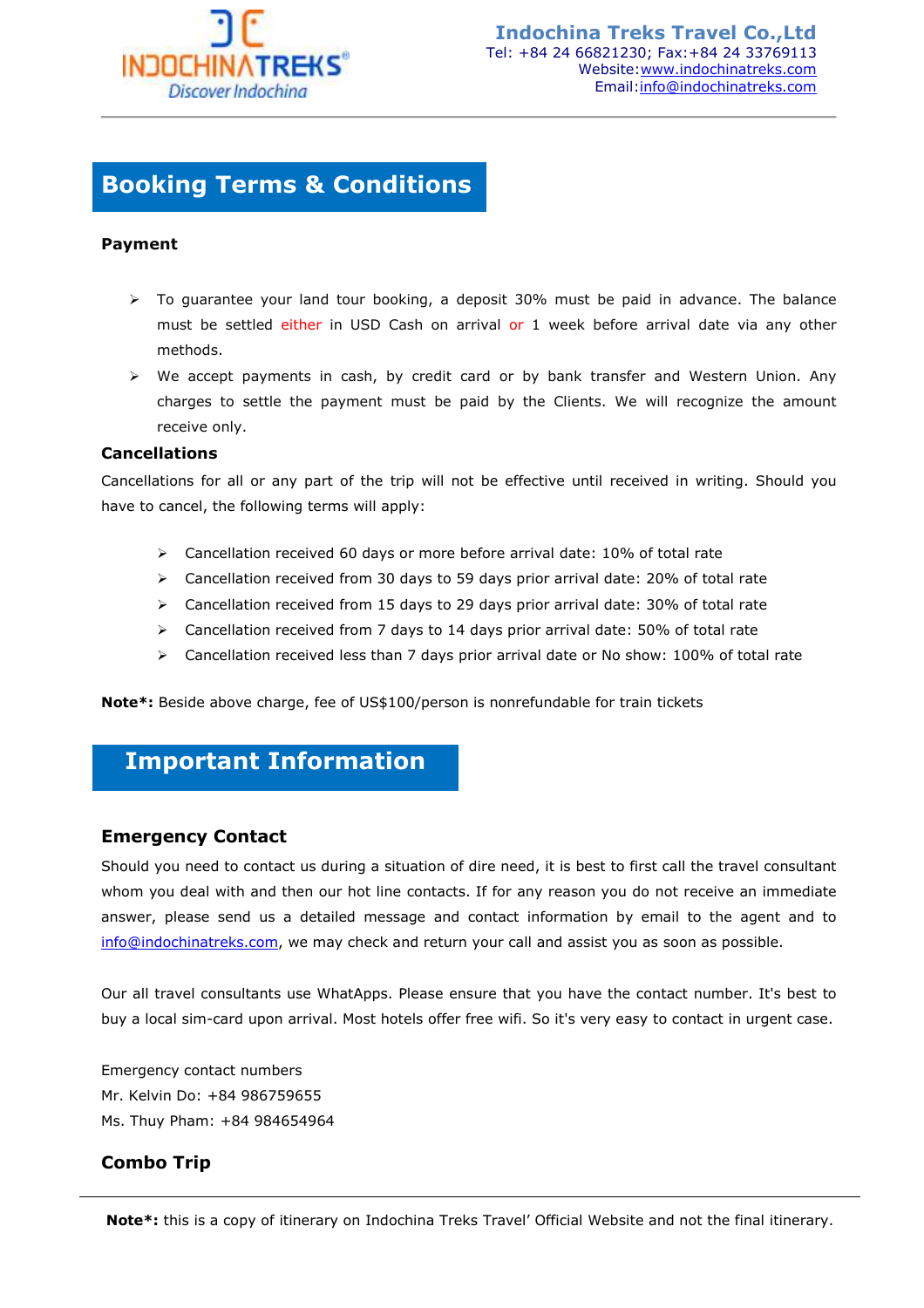

If you book small group tour option, please note that the tour combines with our other tours. As such, some travel companions on your tour may have previously been travelling together with us. Likewise, some travel companions may be continuing together on another tour after your trip concludes. You can start the tour on any date (please contact our consultant in advance to avoid peak dates or holidays) and customize itinerary with extra days/activities at any destination.

# **Internal Flights**

For all internal flights, we would use Vietnamairlines, Vietjesair, Jestar, Cambodia Angkorair or Laos Airlines. Most domestic flights in Laos, Cambodia and Myanmar, airlines would use small 70 seat ATR72 for short distances. Most airlines in Vietnam use the Airbus A321. 20kg for checkin luggage and 7kg for hand-bag is included in the price.

International flights before/after the tour must be booked by yourself before travelling date.

### **Accommodation**

We would use different hotel categories and you can select any basing on your budget. So your travel companions would not stay at your hotel. A Hotel Voucher will be provided once your tour is confirmed with all hotel details.

# **Packing List**

Conservative Dress

- Modest clothing that covers knees and shoulders (Long pants, long skirts, shirts that cover shoulders)
- Shawl or scarf (for temple visits)

Note\*: Please pack clothing for the season in which you will be travelling. From Dec-Feb weather can be cold, so please pack warm clothing. From May-Nov it is the wet season, so please bring waterproof clothing.

Documents

- All tickets (required)
- Passport (required) (With photocopies)
- Required visas
- Hotel & Tour Vouchers
- Meeting sign (with your names and flight details that we will use for transfers)

# **Train Travel**

Train travel in Vietnam is very basic and train cleanliness is often not a priority for train staff. Sleeper trains normally have 4 seats per compartment, which convert into sleeping bunks (two upper and two lower). A sheet, pillow and blanket are provided, although many people prefer to bring their own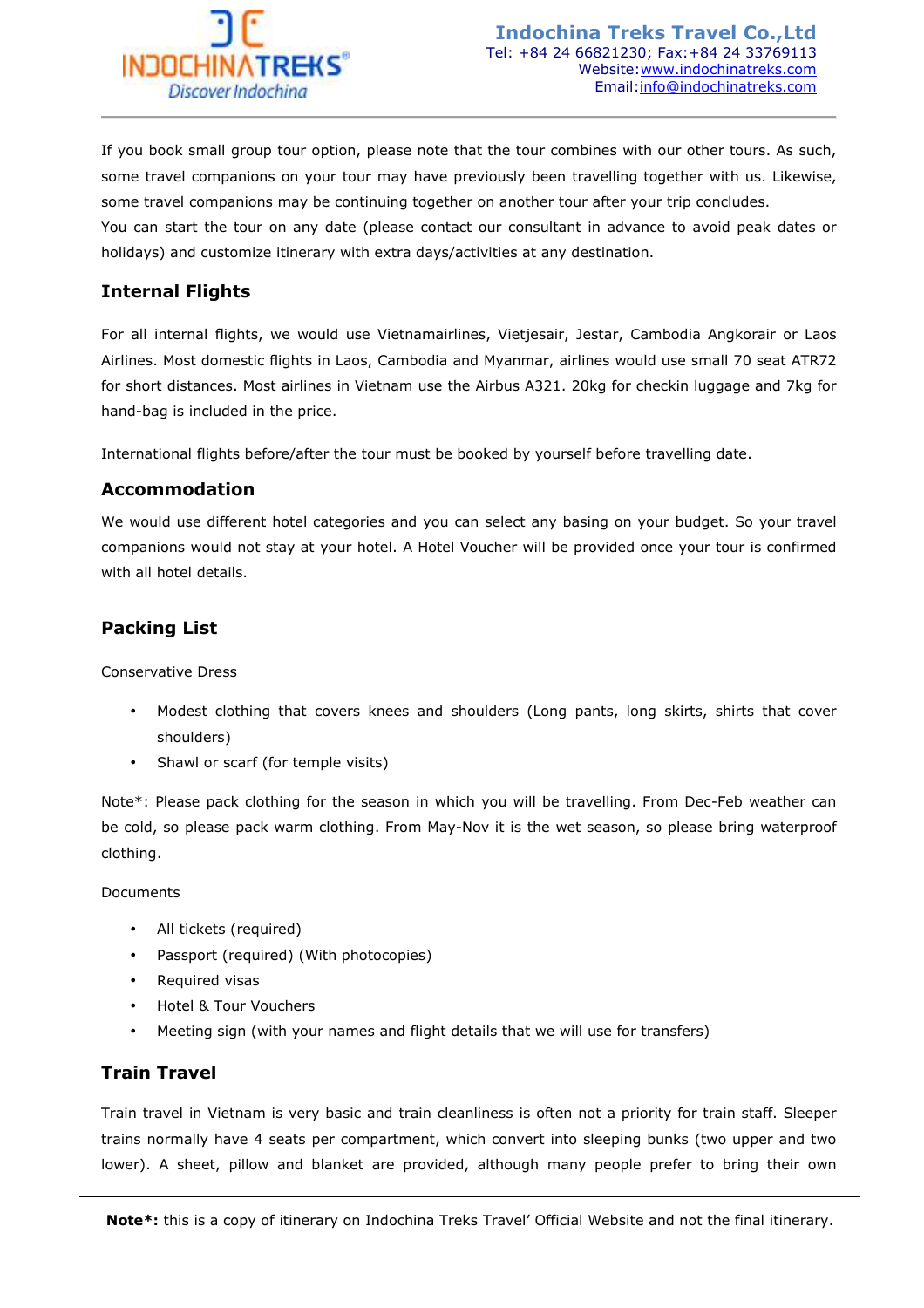

sleeping sheet. At times, passengers of different genders may be required to share a sleeper train berth and/or share a compartment with people not travelling in your group. For short distance - 3 hours (as Hue to Danang or vv), you will do the trip on soft/hard seat carriage.

Simple food is available on the train but many people like to stock up on freshly baked bread, cheese and fruit prior to departure. Water should also be bought before the journey.

Train journeys in Vietnam are an experience and allow you to get a real taste of Vietnam.

### **Airport transfers**

All airport transfers are included in the tour price. You should provide us your arrival/departure flight details and we will arrange things basing on the information. A meeting sign with your name and all flight details will be sent to you. Please be ready at the lobby at pointed time for pickup.

Driver/guide should always be present at the airport before your arrival time. If you could not find the driver, please contact your travel consultant who you deal with. For any reason that airport transfer could not be arranged, please take the taxi to the hotel. We will refund the money then.

### **Travel insurance**

Travel insurance is not included in our tour price. When travelling with us, you are suggested to buy insurance that covers all medical coverage, cancellation, personal liability, curtailment and loss of luggage and personal effects.

# **Trip Specific Safety**

We strongly recommend the use of a neck wallet or money belt while travelling, for the safe keeping of your passport, air tickets, travellers' cheques, cash and other valuable items. Leave your valuable jewellery at home - you won't need it while travelling. Many of the hotels we use have safety deposit boxes which is the most secure way of storing your valuables. A lock is recommended for securing your luggage.

Be aware that petty theft can be an issue in some towns and cities especially late at night. A common tactic is opportunists on motorbikes that drive by and snatch bags. Please always leave valuables and passports etc in your hotel in safety boxes if available and only carry with you enough cash to spend for the day. Bags should always be carried over the neck and not left to sit on your shoulder.

# **Warming**

Please do not buy gems unless you know what you are doing. Even if genuine you should not expect to be able to sell them at home. If you fall victim to a gem scam, we are unable to assist you.

### **Visas and Entry Requirements**

Please note that visas for Vietnam, Cambodia and Laos are the responsibility of the inpidual traveller. The visa requirements for your trip vary depending on where you are from and where you are going. For the most up to date information please check your Governments Foreign Ministry website or with you travel agent as rules do change.